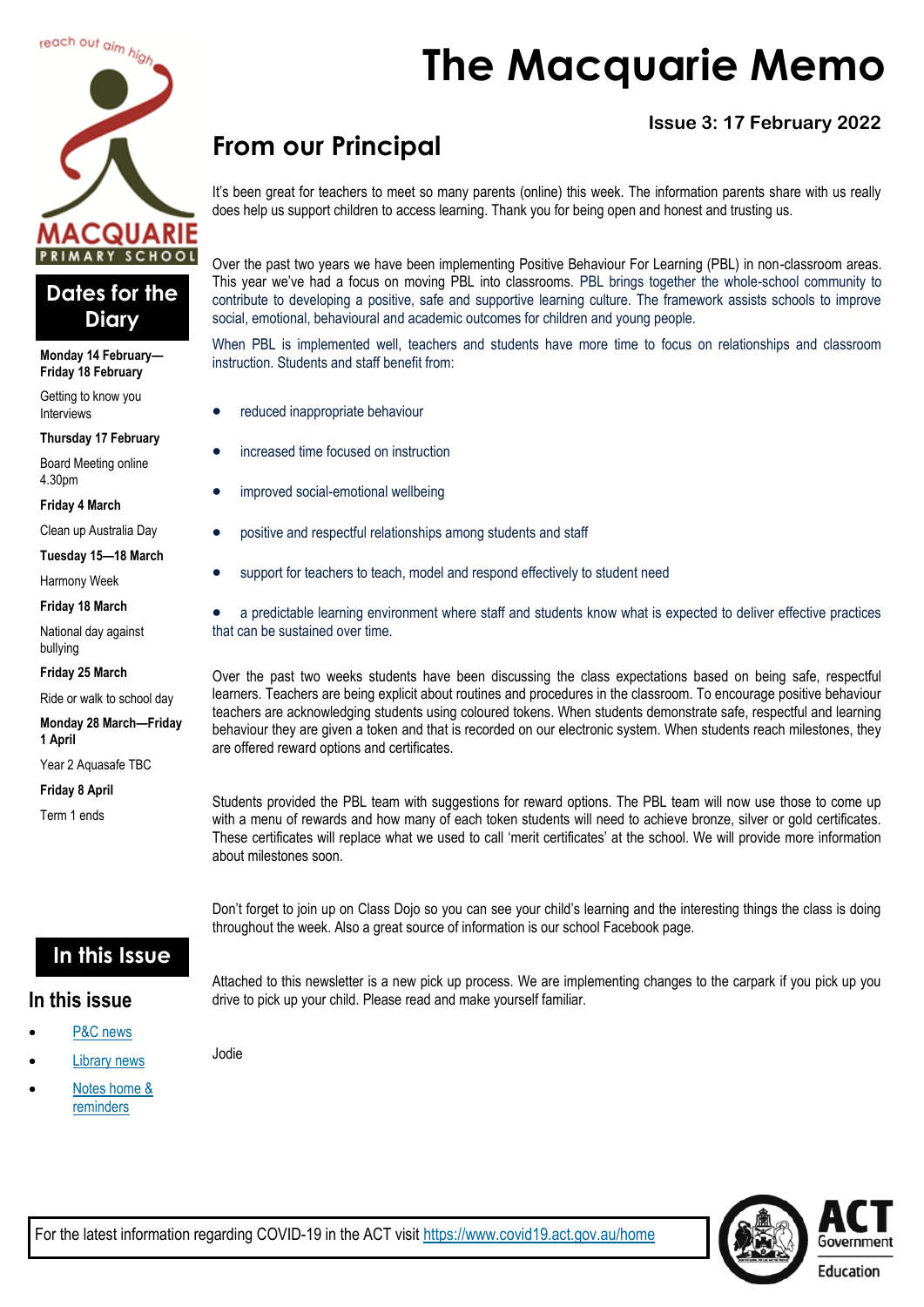#### **Birthday Food**

<span id="page-1-0"></span>With current Covid restrictions we are unable to share food at school. This includes birthday cakes, lolly bags etc. We request families don't send in food to celebrate birthdays. We appreciate this is a change for families but hope you can understand the reasoning behind it. We want to keep everyone as safe as possible. Teachers are celebrating with students and making their day special in other ways.

#### **Sunscreen**

We are a SunSmart school. We are happy to aive children reminders to wear sunscreen if they. bring their own along in their bag. If your child brings sunscreen please let the teacher know.

### **NEWS FROM THE P&C**

**From the President:** We still have a few vacant positions on the P&C for 2022. These include:

- Secretary (Office Bearer)
- Events and Fundraising Coordinator
- Preschool Representative

These positions are all supported by other committee members and can be shared with another person - so feel free to join forces with a fellow parent or carer. Please contact [macquariepandc@gmail.com](mailto:macquariepandc@gmail.com) asap if you are able to fill one of the roles.

**Uniform Shop:** The P&C Uniform Shop is located in the Tidbinbilla Building. It is run by volunteers and sells new uniforms as close to cost price as possible, and second-hand items for \$2 and \$5. Open times are: Mondays 8:45 - 9:15am, Wednesdays 3:00 - 3:30pm, and Fridays 8:45 - 9:15am.

Cash and card payments are accepted. Orders can also be placed online at [www.flexischools.com.au.](https://aus01.safelinks.protection.outlook.com/?url=http%3A%2F%2Fwww.flexischools.com.au%2F&data=04%7C01%7C%7C48dd75975ef44f72af1308d9ecff820f%7Cf1d4a8326c2144759bf48cc7e9044a29%7C0%7C0%7C637801405387619010%7CUnknown%7CTWFpbGZsb3d8eyJWIjoiMC4wLjAwMDAiLCJQIjoi) No need to collect online orders - they will be sent home with students. Any questions can be sent to [uniforms.mps@gmail.com.](mailto:uniforms.mps@gmail.com) Donations of pre-loved uniform items are gratefully accepted during open times.

\*\*Volunteer needed. The Uniform shop is looking for a volunteer once a fortnight on Wednesday afternoons. Get in touch with Liz: [uniforms.mps@gmail.com i](mailto:uniforms.mps@gmail.com)f you can help.

**Canteen:** Canteen is back up and running. Orders can be placed via Flexischools with a strict cut off of 8.30am Friday mornings. To top up your existing account or set up an account for new students head to flexischools.com.au or install the app to your phone. There has been some changes to the menu this year, so log onto Flexischools and check it out. Vegetarian, gluten free and halal dietary requirements are catered for.

**Class Parent Representatives:** If you would like to volunteer as class parent representative for your child's class in 2022, please let us know by emailing [classparentrepsmps@gmail.com.](mailto:classparentrepsmps@gmail.com) Class Parent Reps communicate with their child's class every so often to advise on class or school activities, P&C events and information, as well as any other social events or opportunities that we can be part of with the Macquarie Primary Community. It really only takes a few minutes every couple of weeks to send an email out to your class. We currently have 6 classes with Parents Reps, but there are still 12 without one. Please consider this role if you can.

**Breakfast Club:** Unfortunately, Breakfast Club will not be running for the foreseeable future due to the restrictions currently in place. We hope to be back up and running later in the year.

#### **Macquarie Community Netball Team**

If your child (girl or boy) from year ' 2-6 is interested in playing Saturday morning Netball this year, please fill out the attached form and email it to: Deb [debstuhome@gmail.com.](mailto:debstuhome@gmail.com) Forms must be returned by Friday 18 February 2022.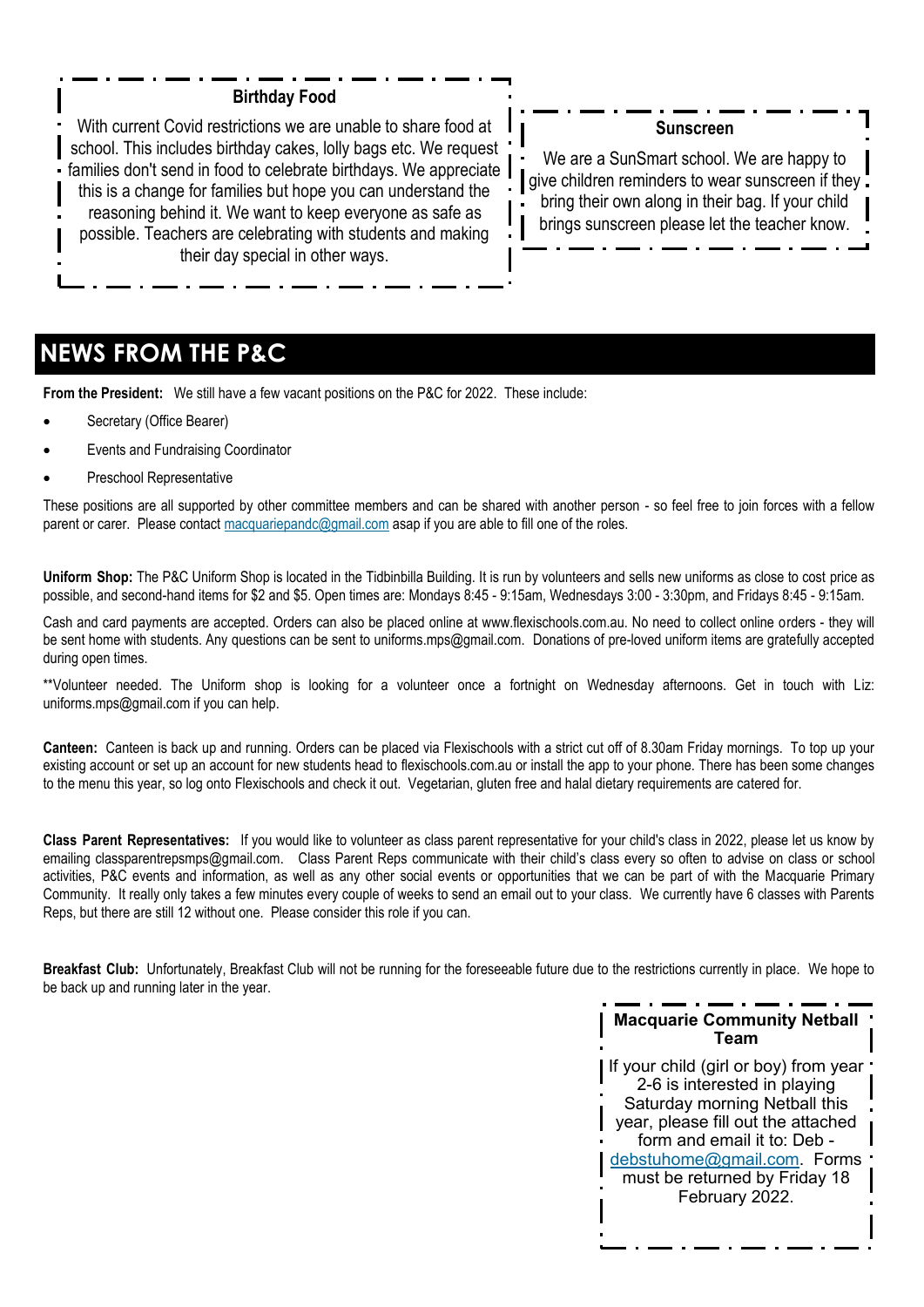## **IT'S THEIR TURN**

There are many benefits of getting your children vaccinated against COVID-19:

- To protect them although children are at lower risk of serious illness, they are not immune from COVID-19.
- To protect others younger people and children experience the highest rates of COVID-19 and are one of the biggest spreaders of the virus. Children who are vaccinated are less likely to pass the virus onto others.
- Less disruption from school being vaccinated will make your child less likely to experience disruption from school, socialising with others and doing other activities they love.

Find out more at [covid19.act.gov.au/vaccinechildren](http://www.covid19.act.gov.au/vaccinechildren)

# **SCHOOL BOARD VACANCIES**

One member of our school board will reach the end of their appointment in March 2022 creating a vacancy for a parent member.

Our school board provides valuable input into strategic planning and monitoring across many aspects of our school. If you are interested in nominating for a position, or would like to know a little more about what is involved with being on the board, please contact our Business Manager, Ann Walker, or talk to one of our current board members. Further information can also be found on the Education Directorate website : [https://www.education.act.gov.au/public-school-life/get](https://www.education.act.gov.au/public-school-life/get-involved-in-your-childs-school/school_boards)[involved-in-your-childs-school/school\\_boards](https://www.education.act.gov.au/public-school-life/get-involved-in-your-childs-school/school_boards)

The 14 day nomination period for vacant positions on our School Board will open at **11am on Monday, 7 February 2022**.

### **2022 STATIONERY SUPPLIES**

Congratulations to the following families who have won the early bird prize for stationery. These families will receive a refund for one stationery pack.

The Little Nippers winner—Tilly

The Great Barriers—Millie

The Water Birds—Seeneen

The Mangroves—Naisyah

Coral Coliseum—Daria

Freshwater Fish—Ysabel

Payments for stationery can still be made at any time. Payment options are listed on page 4 of the newsletter.

| 2022 year level     | Price of pack |
|---------------------|---------------|
| Preschool           | \$45          |
| Kindergarten        | \$75          |
| Year 1              | \$70          |
| Year 2              | \$60          |
| Year 3              | \$65          |
| Year 4              | \$55          |
| Year <sub>5</sub>   | \$60          |
| Year <sub>6</sub>   | \$50          |
| Small group program | \$40          |

### **SCHOOL PHOTOS: RELEASE OF PERSONAL INFORMATION TO MASTER SCHOOL PORTRAITS (MSP PHOTOGRAPHY)**

On enrolment at Macquarie Primary School you provided the school with personal information that assists us to support the educational needs of your child/ren while they are enrolled in an ACT Government school. The ACT Information Privacy Act 2014 states that this information cannot be used or released without satisfying certain conditions. MSP Photography will be returning for school photos this year in term 1. They have requested your child's name, student ID and class. If you do not consent to include your child in this year's school photos please complete the slip below and return it to the Front Office as soon as possible.

| I do not give permission for my child/ren |             | in class/es | to be included in the 2022 school photos. |
|-------------------------------------------|-------------|-------------|-------------------------------------------|
| Sianec                                    | Parent Name | ⊃ate        |                                           |

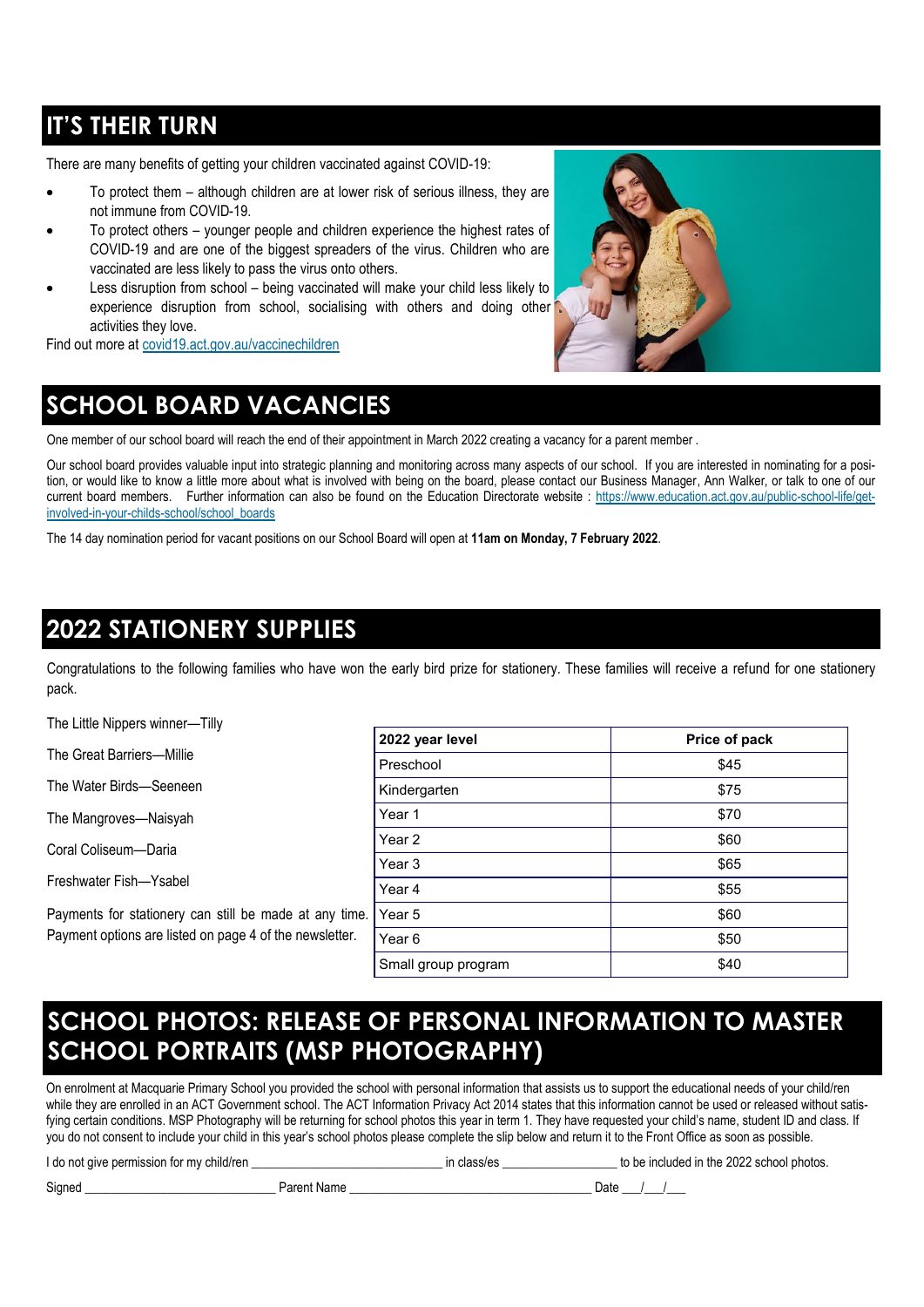## <span id="page-3-0"></span>**LIBRARY NEWS**

#### Library Bags

We would like to see all students in P-2 using library bags when they borrow books. The bags will help to keep the books clean and safe, and the books will also be less likely to go missing. Some bags are handmade by clever family members, some are bought from a shop, and some are plastic or fabric shopping bags. We don't mind what kind of bag your child brings, as long as it is clean. Please help your child remember to bring their bag on library day:

- Preschool Wednesday
- Kindergarten Friday
- Year  $1/2$  Monday

Of course we still encourage our year 3-6 students to have a library bag too. It is important to take care of our library books regardless of student age.



**Oliver** 



Oliver is the name of our Library Management System and it is accessible from anywhere with an internet connection. If your child knows how to access their student backpack where they accessed Google Classroom during remote learning, they will also be able to see the Oliver icon. Oliver can be used at home for looking up books, finding out which books they have borrowed and their due dates, and writing book reviews. Students will learn more about this as the year progresses but it is worthwhile having a look at home to check out some of the fabulous features.

#### Library Lovers' Day

February 14 marks a very special day – Library Lovers' Day! It was especially important to celebrate it this year, to remind students that our library is always here and ready to help them, even if they can only physically access it on one day per week. When restrictions ease we will welcome our community members back into our library and start family borrowing again. Meanwhile, Belconnen Library is very close… have you loved your library lately?